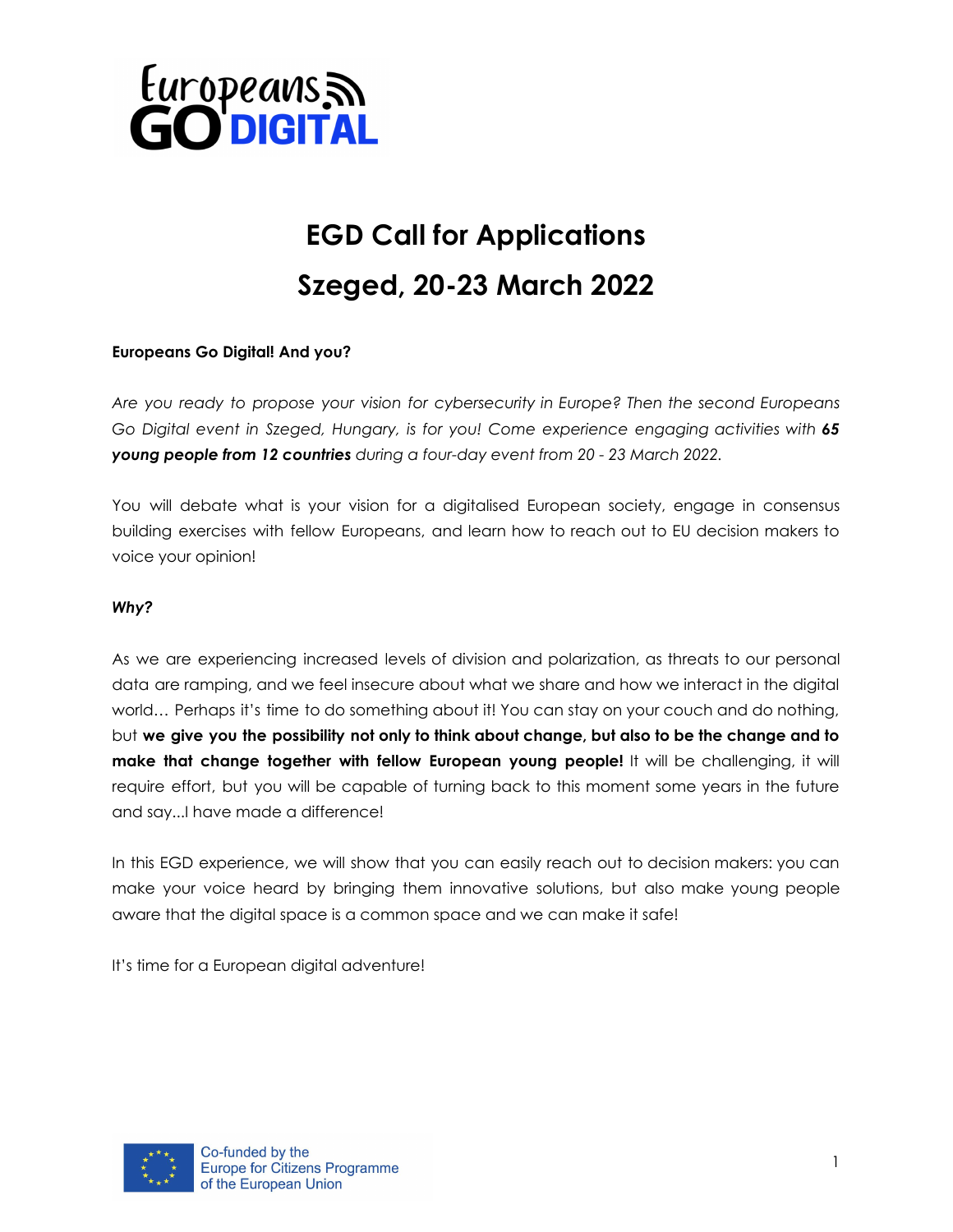

#### **One Event, Two Engaging Formats: the Oxford-style Debate and the Idea Challenge**

In EGD Szeged you will have the opportunity to experience two formats: first an Oxford-style debate to get more familiar with the topics; and second an Idea Challenge where you can brainstorm innovative solutions and make an action plan to reach decision makers and peers.

#### **The aim of Oxford-style debate is to fuel food for your thoughts on some of today's hot topics, such as:**

- *Are you ready to be monitored by artificial [intelligence](https://ec.europa.eu/commission/commissioners/2019-2024/breton/blog/how-european-cyber-resilience-act-will-help-protect-europe_en) regulators against cyber threats in order to be safe online while using [day-to-day](https://ec.europa.eu/commission/commissioners/2019-2024/breton/blog/how-european-cyber-resilience-act-will-help-protect-europe_en) devices?*
- *Are you willing to limit freedom of expression on the internet to tackle [disinformation?](https://www.europarl.europa.eu/doceo/document/O-9-2021-000060_EN.html)*
- *● Is it feasible for consumers and businesses to be [independent](https://www.europarl.europa.eu/legislative-train/theme-a-europe-fit-for-the-digital-age/file-digital-markets-act/11-2021) of big companies? Would you trade the efficiency of big [e-commerce](https://www.europarl.europa.eu/legislative-train/theme-a-europe-fit-for-the-digital-age/file-digital-markets-act/11-2021) companies (Amazon, eBay, etc) for trading directly with small [businesses?](https://www.europarl.europa.eu/legislative-train/theme-a-europe-fit-for-the-digital-age/file-digital-markets-act/11-2021)*

If you're wondering what **an Oxford-style debate** is all about, here's the answer you seek: a competitive debate format featuring a sharply framed motion (topic) that is proposed by one side (pro) and opposed by another (con). Participants will be divided into debaters and audience (see the section below).

The **Idea Challenge** seeks to collect fresh ideas on disruptive issues, such as:

- *● Which is the future for the [e-Citizenship](https://www.europarl.europa.eu/legislative-train/theme-a-europe-fit-for-the-digital-age/file-eid) identity?*
- *● How to [guarantee](https://www.europarl.europa.eu/legislative-train/theme-a-europe-fit-for-the-digital-age/file-jd-e-privacy-reform) security and trust in the use of personal data on the internet?*
- *● How to make young people live responsibly in the digital society? Can [peer-to-peer](https://www.europarl.europa.eu/legislative-train/theme-a-europe-fit-for-the-digital-age/file-digital-education-action-plan) [education](https://www.europarl.europa.eu/legislative-train/theme-a-europe-fit-for-the-digital-age/file-digital-education-action-plan) make the task easier?*

The participants will be divided into 2 groups: around 50 participants will work on online awareness campaigns and 10 of them will work on 2 policy proposals.

The experiential learning method of the activities will allow you to connect immediately with the topics, increase your confidence in civic participation, engage with your peers and decision makers to promote policy change. With this experience you can be the amplifier for the voice of many young Europeans to have their say regarding Europe's digital future.

**We are excited to share that all these topics are aligned with the policy proposals that are now under discussion at the European institutional level. Now is the time to make your voice count!**

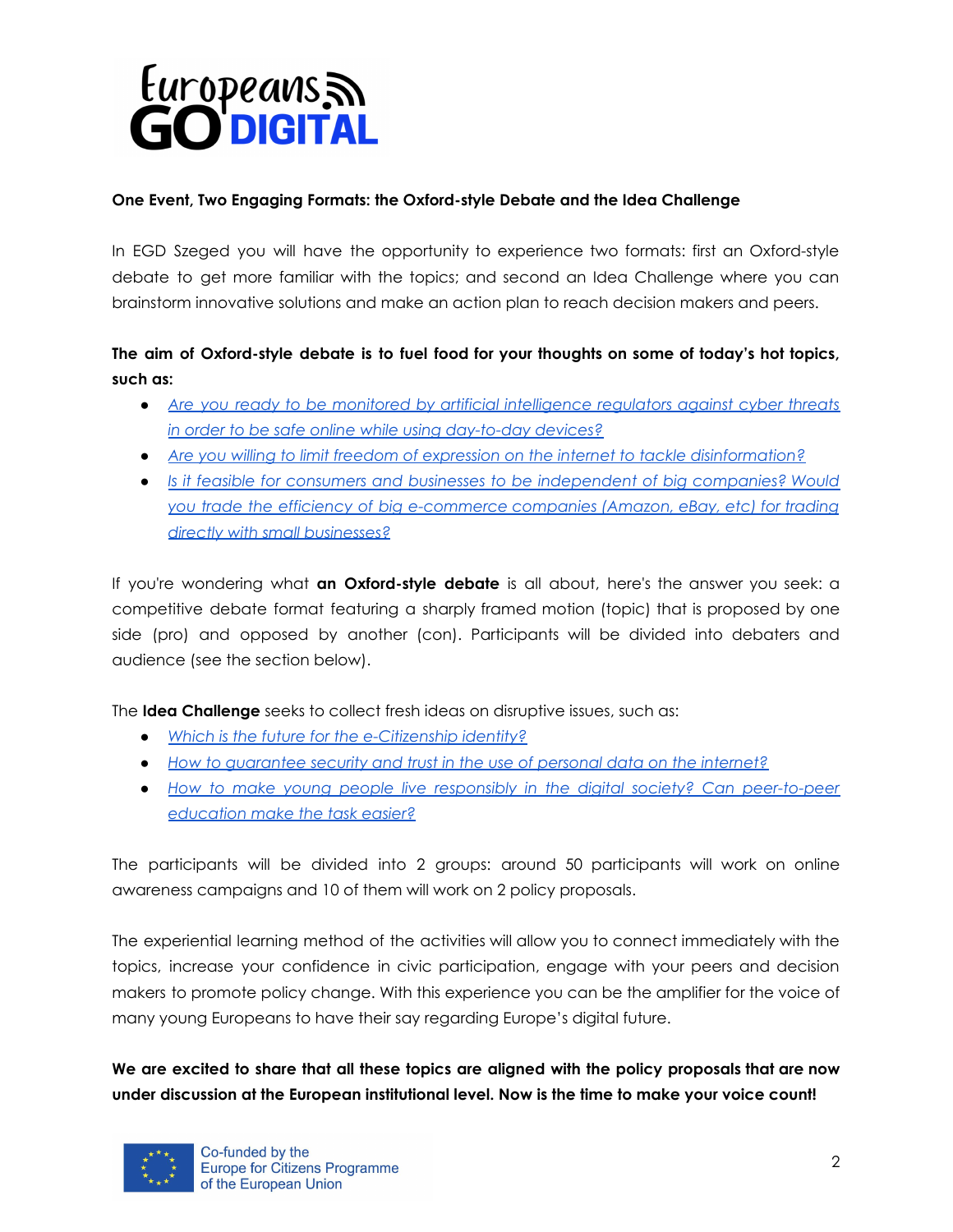# Europeans<sub>a</sub> **GO DIGITAL**

And you will not be alone in this endeavour: you will be guided by facilitators in the creation of the awareness campaigns and the policy proposals.

The best awareness campaign and policy proposal will be awarded by a jury.

Upon your selection, we will invite you to join us in a Zoom call where we will help define the final agenda, speakers and the topics of the debates and challenges! Your voice will count in making your event suitable to your needs!

#### **Choose your involvement**

During the first day, in the **debate,** you will be able to be part of one of the following 2 groups:

- 1. Debaters: 24 debaters will be subdivided into 6 groups of 4 people. There will be three contemporary debates. Each debater will have 4 min to speak.
- 2. Audience: the rest of the group will be subdivided into 3 groups to follow the debates. Each audience group will have to prepare at least 8 questions to ask the debaters for additional clarifications or input and provide social media coverage of the debate.

During the second day, in the **idea challenge**, you will be able to choose between:

- 1. Action teams working on online awareness campaigns on cybersecurity issues: around 50 participants will be subdivided into 10 teams. Each group will prepare a communication plan, and will start its implementation during and after the event (for at least 4 weeks).
- 2. Policy teams: 10 participants will work on 2 proposals on improving current cybersecurity EU legislation (a three-minute pitch deck and a 2-page memo detailing their proposals and analyses). In addition, teams will prepare a detailed action plan with the steps each participant will take when back home to promote their ideas to decision makers: you will discover that it is easy to share young people's voice with decision-makers by contacting an MEP or national representative.

#### **Overall, your EGD experience will consist of:**

- 1. 20-23 March 2022: 4 days in Szeged with 65 fellow Europeans where you will work in an international team to debate and design awareness campaigns or policy proposals!
- 2. During April Early May 2022: participants are expected to carry out the activities planned during the event as a post-event experience. **The commitment will take no more than two hours per week.** The organizers will provide a detailed schedule with the

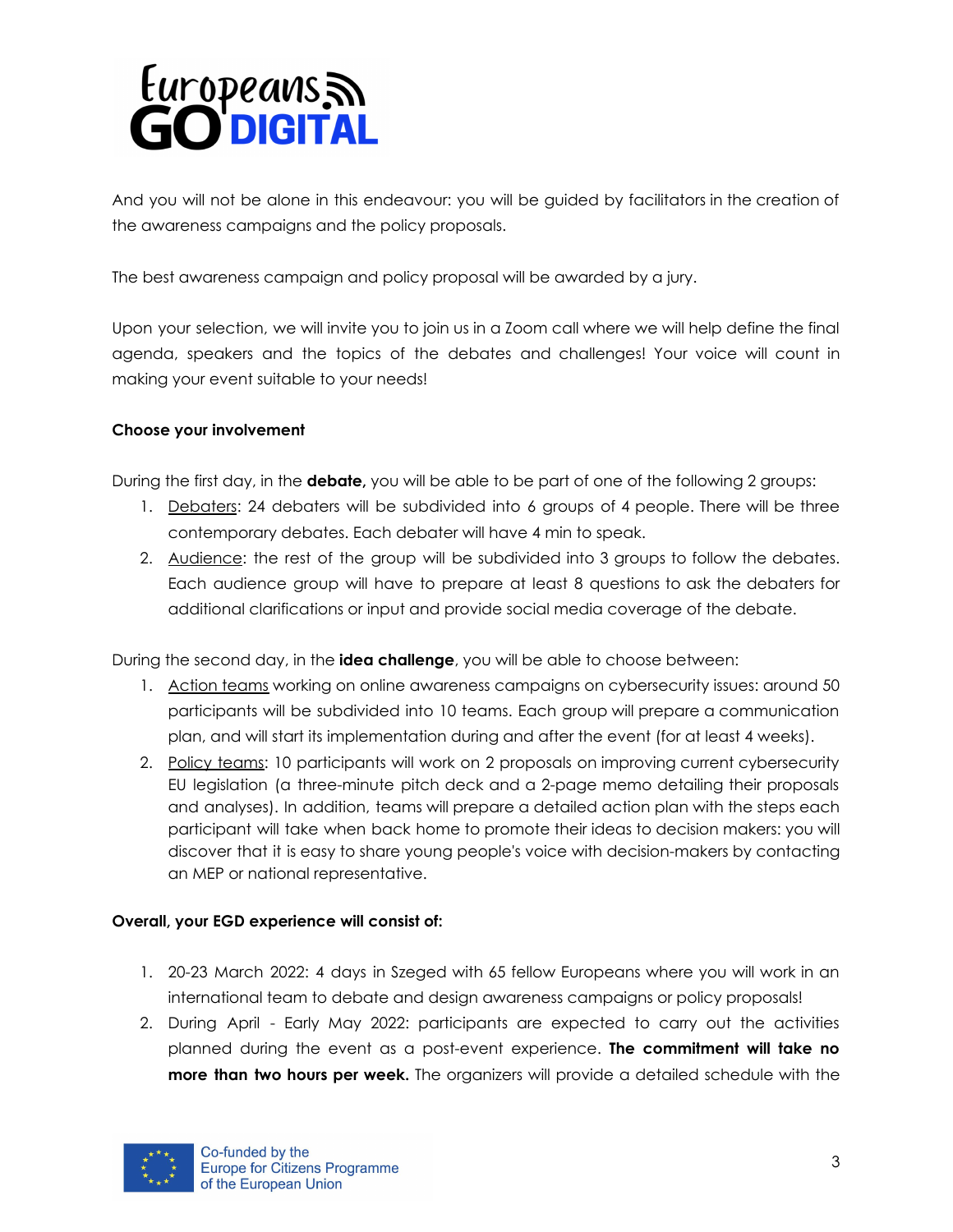# Europeans<sub>5</sub> **O'DIGITAL**

next steps that participants will be required to follow. It will be a key part of the project, the fulfillment of which will be **necessary to obtain the certificate of participation**.

3. Being active in real life and on social media to encourage more young people to have their voices heard! We'll be using these hashtags: *#EuropeansGoDigital #EGDSzeged #ChangeMakers2022 #EU #Youth #ActiveCitizens #Cybersecurity #EUDigital*

#### **Logistics**

- 1. All the events will be held physically in English in Szeged, Hungary (venue to be announced). No remote participation is possible.
- 2. After you will be selected, book your means of transport to Szeged on your own: we reimburse you up to 150 EUR! Regarding the transportation from Budapest to Szeged, you can check the following train [commute.](https://jegy.mav.hu/?honnan=005510009&hova=005590997&idopont=202112140000&indulaserkezes=indulas&lang=en)
- 3. For the three nights of the conference, you will stay in shared rooms in a hostel provided and paid for by the organizers. Extra nights in Szeged have to be booked and paid for by you independently from organizers.
- 4. The meals announced in the agenda will be provided by the organizers and we will have a paid dinner all together at the end of the 2nd day of the conference.

#### **What will you get from this event?**

- 1. Participation in this event can be great for your personal and professional development… and for your CV! Active participation will allow you to develop soft skills employers are looking for: teamwork, critical thinking, public speaking, problem-solving are just a few skills you can develop in an international debate and idea challenge!
- 2. You will take back home not only networking opportunities for your future career, but also European friendships that can last a lifetime!
- 3. The satisfaction of knowing that you are contributing to building a better Europe for future generations.
- 4. You will go out of your comfort zone and discover new points of view, while creating civic initiatives and engaging with your peers and decision-makers!
- 5. Students who will have participated successfully in the event will obtain a certificate for their active and enthusiastic participation.

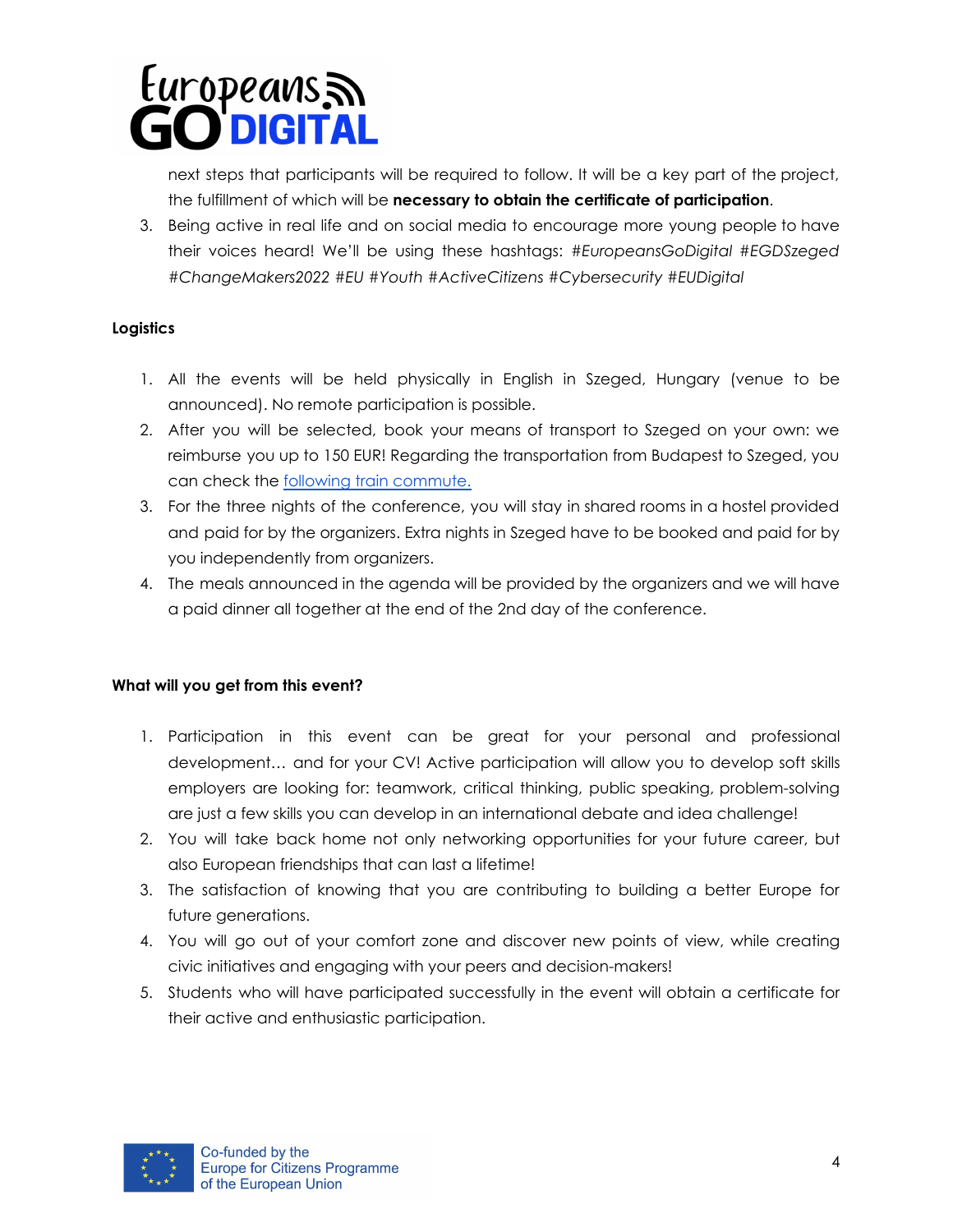## Europeans<sub>a</sub> **O'DIGITAL**

#### **Are you one of us?**

- 1. Are you a university student or a recent graduate (max. 1 year from graduation) from an EU country and/or a EucA college member?
- 2. Do you have passion or drive to make a change around you?
- 3. Do you enjoy or want to practice your social skills?
- 4. Do you enjoy debating and arguing your point of view?
- 5. More than a thinker, are you a doer eager to test ideas and engage people around you?
- 6. Are you ready to go out of your comfort zone and face new challenges internationally?
- 7. Are you willing to commit to a cause bigger than yourself, to spend your time and energy on making a better Europe?

If you said *Oh, yeah!* to at least one of these questions… we want to hear from you!

#### **Selection & participation process**

- 1. Send us your application by filling in this [Google](https://forms.gle/s7PH9yKBNaGNoix99) form by 23 January 2022 at 23:59 (Brussels Time). The selection will be done on a rolling basis, so hurry up not to miss your chance!
- 2. The final results will be announced on 26 January 2022 and you will have to confirm your participation by sending your transportation tickets by 9 February 2022 at 23:59 (Brussels time). In case of any question or need of support for booking your tickets, please contact us at info@euca.eu

#### **Reimbursement policy**

- 1. Please note that **only attendees who took part in the whole event can be reimbursed**. There are no reimbursements for no-shows (including for COVID-19 related reasons) or attendees who participate partially or skip sessions.
- 2. For all **transportation** expenses, you will get a **maximum of 150 EUR reimbursement**. After the event, you will have to send us receipts of your expenses and your bank account. Only amounts justified with receipts will be reimbursed, so please make sure not to lose any ticket. In any case, the maximum amount you will receive is 150 EUR. **Only economy class tickets will be refunded**.